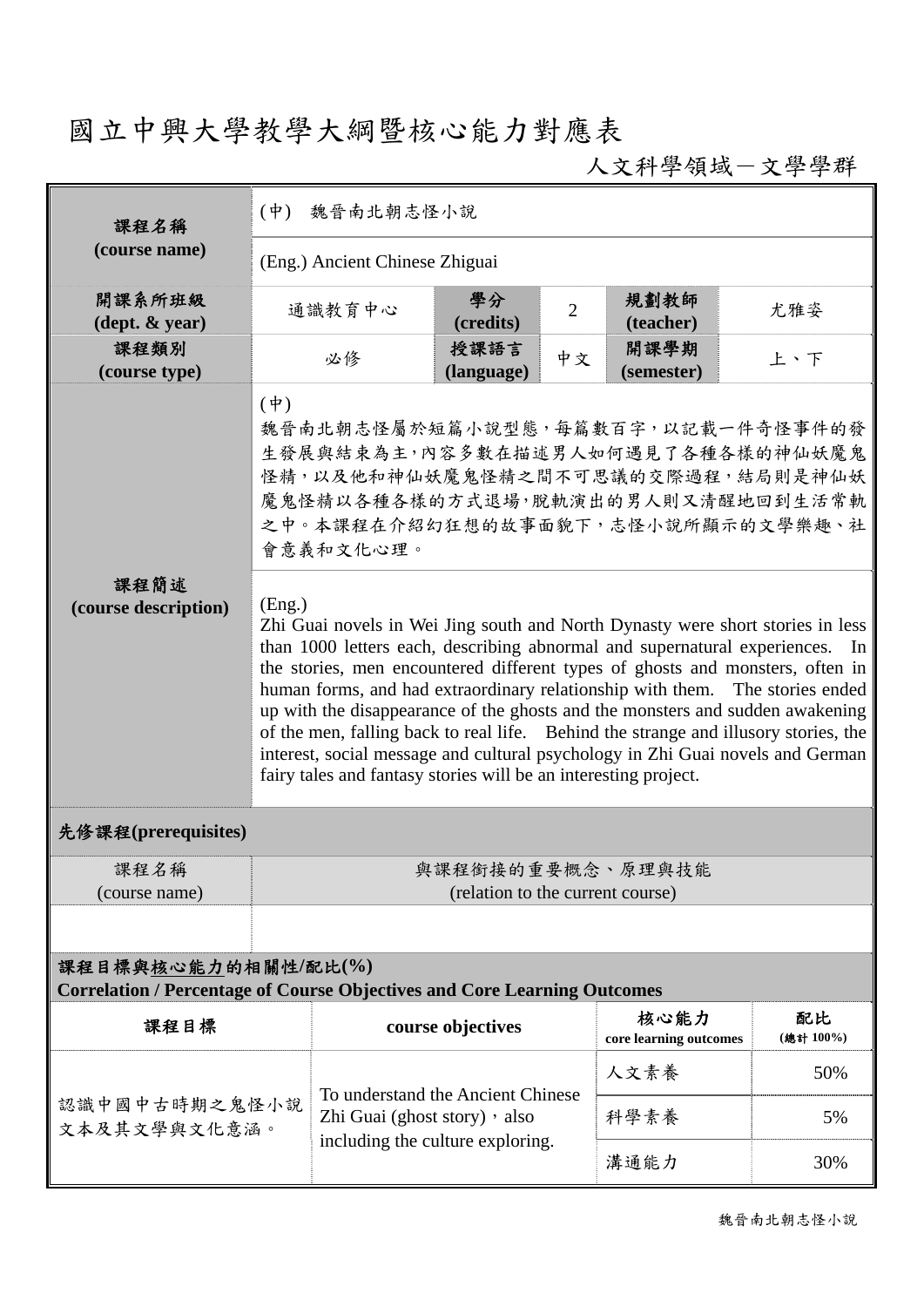|     |                                                                                           |                                              |                           |   | 創新能力                               |     | 10%  |    |
|-----|-------------------------------------------------------------------------------------------|----------------------------------------------|---------------------------|---|------------------------------------|-----|------|----|
|     |                                                                                           |                                              |                           |   | 國際視野                               |     |      | 0% |
|     |                                                                                           |                                              |                           |   | 社會關懷                               |     |      | 5% |
|     | 課程目標之教學方法與評量方式<br><b>Teaching Strategies and Assessment Methods for Course Objectives</b> |                                              |                           |   |                                    |     |      |    |
|     |                                                                                           | 課程目標                                         | 教學方法                      |   | 評量方式                               |     |      |    |
| 同上段 |                                                                                           |                                              | 講授<br>討論<br>專題探討<br>調查參訪  |   | 紙筆測驗<br>書面報告<br>口頭報告<br>作品<br>出席狀況 |     |      |    |
|     |                                                                                           | (course content and homework/tests schedule) | 授課內容 (單元名稱與內容、習作/考試進度、備註) |   |                                    |     |      |    |
|     | 週次                                                                                        | 授                                            | 課<br>大                    | 綗 |                                    |     | 教師姓名 |    |
|     | $\mathbf{1}$                                                                              | 陰陽生死戀:男人與女鬼之間的情緣故事                           |                           |   |                                    |     | 尤雅姿  |    |
|     | 2                                                                                         | 精怪色誘篇:人與精怪之間的性邂逅的故事                          |                           |   |                                    |     | 尤雅姿  |    |
|     | $\overline{3}$                                                                            | 冤魂索命錄:受害者與加害者之間的結冤與越界報仇的故事                   |                           |   |                                    |     | 尤雅姿  |    |
|     | $\overline{4}$                                                                            | 異次元時空往返︰人在日常與弱常的時空中進行奇幻遊歷之                   |                           |   |                                    |     | 尤雅姿  |    |
|     | 5                                                                                         | 半獸人檔案:人因特殊緣故而被迫變身為獸類之故事                      |                           |   |                                    |     | 尤雅姿  |    |
|     | 6                                                                                         | 鬼使神差:人被鬼神指派為信差之故事                            |                           |   |                                    |     | 尤雅姿  |    |
|     | $\overline{7}$                                                                            | 仙女塵蹤:男人與降世仙女短暫交會之故事                          |                           |   |                                    | 尤雅姿 |      |    |
|     | 8                                                                                         | 活見鬼:人在日常世界中撞見鬼魂出沒的故事。非關情愛或                   |                           |   |                                    | 尤雅姿 |      |    |
|     | 9                                                                                         | 動物緣:人與動物之間的一段善緣故事                            |                           |   |                                    | 尤雅姿 |      |    |
|     | 10                                                                                        | 期中考試                                         |                           |   |                                    | 尤雅姿 |      |    |
|     | 11                                                                                        | 我變我變我變變變:人的面貌與肢體因故發生離奇變北之故                   |                           |   |                                    |     | 尤雅姿  |    |
|     | 12                                                                                        | 醫病怪談︰有關人類疾病的發生與救治之故事                         |                           |   |                                    | 尤雅姿 |      |    |
|     | 13                                                                                        | 異形現身記:物怪作祟與被降服之故事。非關性邂逅                      |                           |   |                                    |     | 尤雅姿  |    |
|     | 14                                                                                        | 臨死之勇者傳奇:人面對死亡險境之離奇反應故事                       |                           |   |                                    |     | 尤雅姿  |    |
|     | 15                                                                                        | 幽明即時通:人與鬼之間的靈異通訊的故事                          |                           |   |                                    |     | 尤雅姿  |    |
|     | 16                                                                                        | 魂驚恐怖屋:凶宅埋住鬼怪作祟害人之故事                          |                           |   |                                    |     | 尤雅姿  |    |
|     | 17                                                                                        | 死去又活來︰人在死亡數日後突然復活之故事                         |                           |   |                                    | 尤雅姿 |      |    |